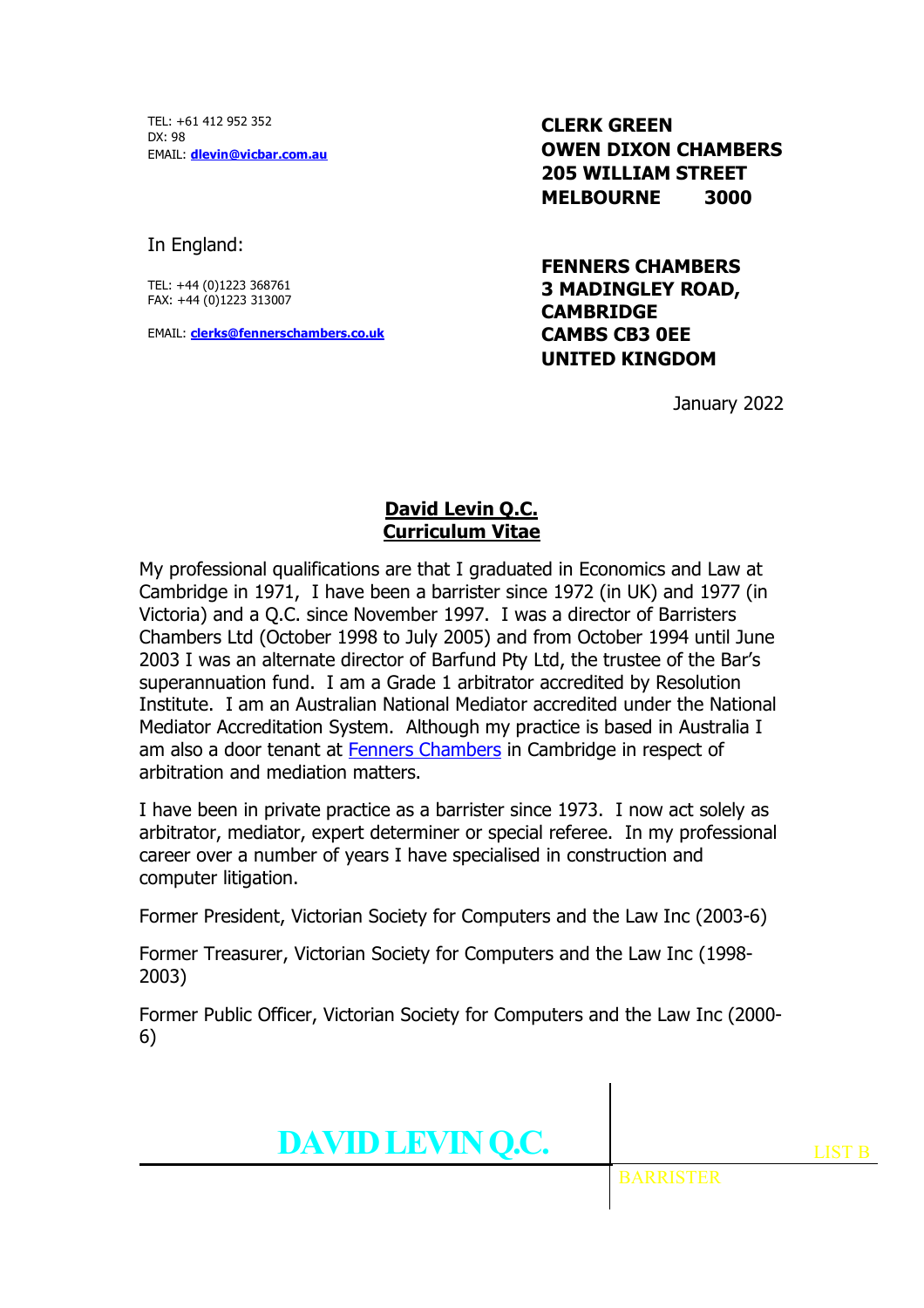Former Chair of the Victorian Bar Dispute Resolution Committee (2004-5)

Grade 1 Arbitrator accredited by Resolution Institute (formerly the Institute of Arbitrators and Mediators Australia)

Australian National Mediator accredited under the National Mediator Accrediation System

Member of World Intellectual Property Organisation's (WIPO) Domain Name Disputes Panel and a WIPO Neutral. Below is a list of Domain Name Disputes to which I have been appointed as panellist:

| Date of<br><b>Determination</b> | <b>Claimant</b>                                                                                                     | <b>Respondent</b>                                                    | <b>WIPO ID No</b> |
|---------------------------------|---------------------------------------------------------------------------------------------------------------------|----------------------------------------------------------------------|-------------------|
| December 16, 2003               | Macquarie Bank Ltd                                                                                                  | Mike Smith                                                           | D2003-0890        |
| January 29, 2004                | Alfred Ritter GmbH<br>& Co KG                                                                                       | <b>ICL Inc</b>                                                       | D2003-0924        |
| July 30, 2004                   | Dell Inc                                                                                                            | Asia Ventures Inc                                                    | D2004-0452        |
| September 5, 2004               | NIS Sparta Ltd                                                                                                      | VenturaDomains                                                       | D2004-0544        |
| May 2006                        | Volkswagen AG                                                                                                       | Milas Auto                                                           | DTV2006-<br>0003  |
| May 2006                        | <b>HUK-COBURG</b><br>haftpflicht-<br>Unterstützungs-<br>Kasse kraftfahrender<br><b>Beamter</b><br>Deutschlands a.G. | DOMIBOT (HUK-COBURG-<br>COM-DOM)                                     | D2006-0439        |
| <b>May 2007</b>                 | F. Hoffmann-La<br>Roche AG                                                                                          | Holy & Blessed Corp. Holy &<br>Blessed Corp.                         | D2007-0234        |
| May 2007                        | Credit Industriel et<br>Commercial en<br>abrégé CIC v.                                                              | Caribbean Online<br>International Ltd.                               | D2007-0423        |
| May 2007                        | Credit Industriel et<br>Commercial S.A.,<br>CM-CIC Securities v.                                                    | Homeshop                                                             | D2007-0530        |
| December 2007                   | Asurion Corp v                                                                                                      | Domain Park Ltd                                                      | D2007-1633        |
| January 2009                    | Campagnolo S.r.l.                                                                                                   | <b>Texas International</b><br>Property Associates                    | D2008-1817        |
| June 2010                       | Avon Products Inc                                                                                                   | <b>Tebix Creative</b>                                                | D2010-0669        |
| February 13, 2011               | The Coca-Cola<br>Company                                                                                            | George Georgioy                                                      | D2010-2245        |
| 4 Sept 2011                     | LEGO Juris A/S                                                                                                      | Chen Wenjie                                                          | D2011-1286        |
| 4 Sept 2011                     | LEGO Juris A/S                                                                                                      | Ji xiangpeng                                                         | D2011-1267        |
| 4 Sept 2011                     | LEGO Juris A/S                                                                                                      | mohd halimi zulkifli                                                 | D2011-1038        |
| 6 Sept 2011                     | LEGO Juris A/S                                                                                                      | Lego Star Wars Minifigs                                              | D2011-1231        |
| 18 November 2011                | Genting Berhad                                                                                                      | peerapap, peerapap<br>sasomsub/ Protected<br><b>Domain Services</b>  | D2011-1552        |
| 23 December 2011                | Jackson National Life<br><b>Insurance Company</b>                                                                   | wwwjacksonnationallife.com<br>N4892                                  | D2011-1855        |
| 31 January 2012                 | <b>Groupe Auchan</b>                                                                                                | <b>Net Admin</b>                                                     | D2011-2030        |
| 31 January 2012                 | Acme Electric, LLC                                                                                                  | <b>Private Registrations Aktien</b><br>Gesellschaft, Domain<br>Admin | D2011-2215        |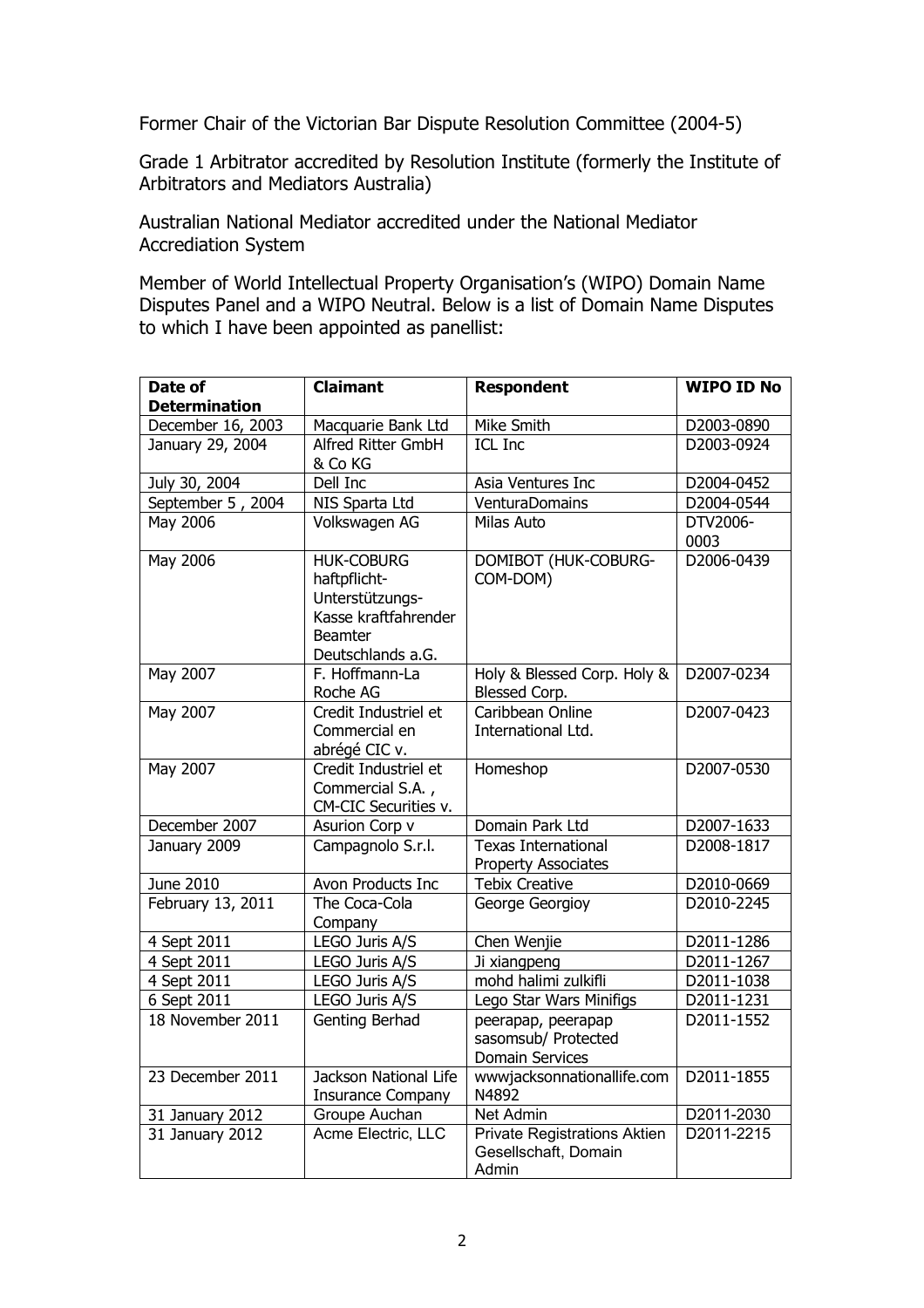| 9 April 2012    | Barclays Bank PLC                               | Privacy Protect.org / Private<br><b>New</b>                  | D2012-0294              |
|-----------------|-------------------------------------------------|--------------------------------------------------------------|-------------------------|
| 24 April 2012   | Pepper Australia Pty<br>Ltd                     | Massive Networks Pty Ltd                                     | DAU2012-<br>0007        |
| April 2015      | <b>Orient Express Travel</b><br>Group Pty Ltd   | Mookstar Media Pty Ltd                                       | <b>DAU2015-</b><br>0004 |
| July 2016       | Berkshire Hathaway<br>Specialty Insurance<br>Co | Sonarpia Pty Limited                                         | auDRP 16 05             |
| 19 October 2018 | Qalo Inc & Qalo LLC                             | PDS Distributors Pty Ltd                                     | auDRP 18 07             |
| 5 January 2021  | So Random Pty Ltd<br>(ABN 51 558 149<br>201)    | The Trustee of the<br>Mandrake Trust (ABN 57<br>177 575 846) | auDRP 20 16             |

I have been appointed as arbitrator in several arbitrations over the years. However as these are private arbitrations I am not at liberty to name them. Similarly I have accepted appointment as a mediator in many disputes. I do not wish to provide a list of such matters as settlements are usually confidential.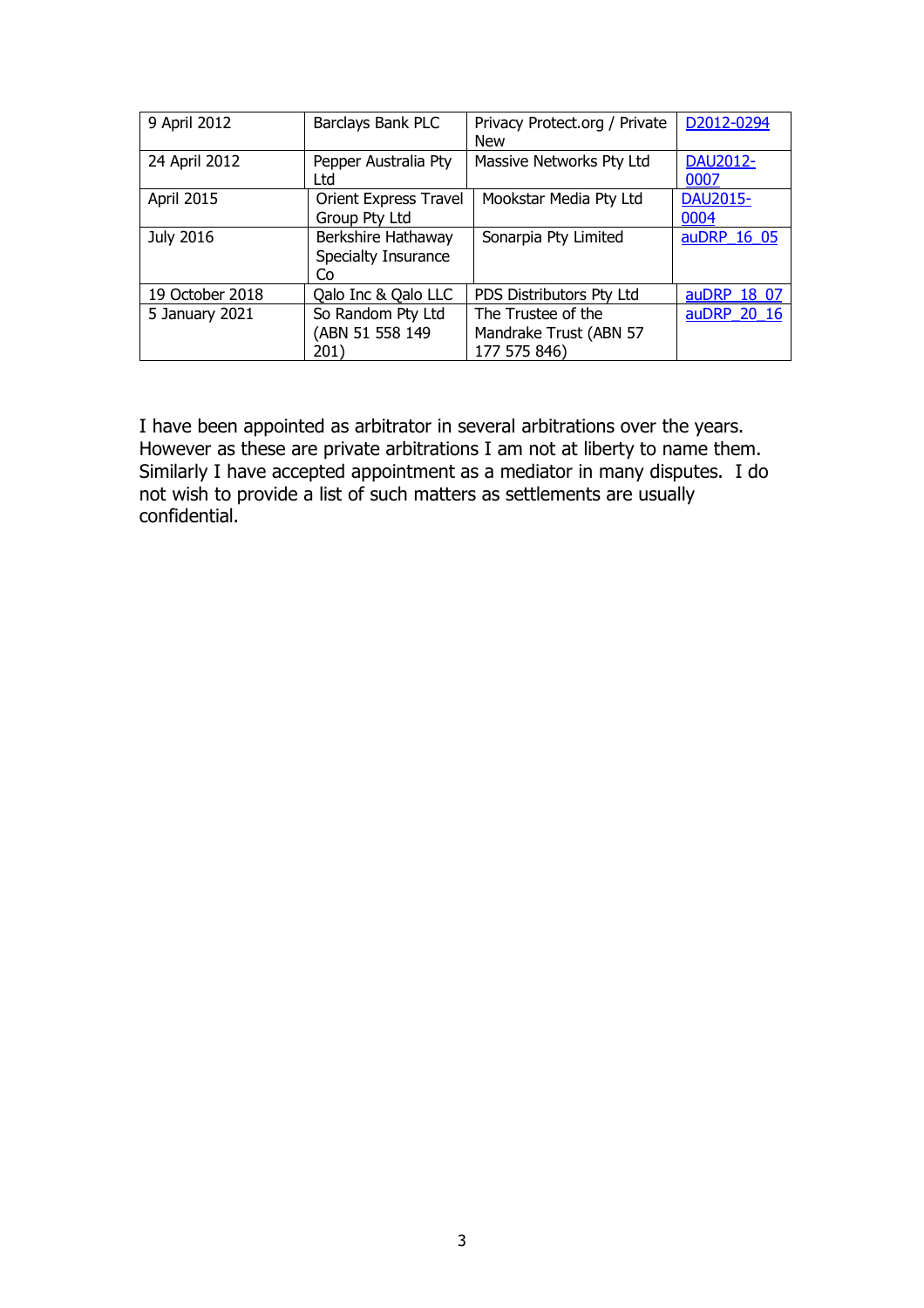Papers presented or published, conferences chaired etc:

| <b>Date</b>       | $\frac{1}{2}$ or published, connectively change<br><b>Title</b>                                                                                                                                            | <b>Venue/Publication</b>                                                                                                                              |
|-------------------|------------------------------------------------------------------------------------------------------------------------------------------------------------------------------------------------------------|-------------------------------------------------------------------------------------------------------------------------------------------------------|
| February<br>1995  | Damage without Loss: A Legal<br>Conundrum                                                                                                                                                                  | (1994) 11 BCL 2                                                                                                                                       |
| 18/11/98          | Recent Developments in<br>Arbitration and Construction Law                                                                                                                                                 | Institute of Arbitrators &<br>Mediators Australia (Victorian<br>Chapter) in conjunction with<br><b>Building Disputes Practitioners</b><br>Society Inc |
| 24/3/99           | Sands & McDougall Wholesale -<br>running accounts, s.122<br>Bankruptcy Act and the potential<br>liability of the Australian Taxation<br>Office to repay tax instalments as<br>voidable preferences         | Workshop for Solicitors at<br>Seabrook Chambers                                                                                                       |
| June 2001         | Litigation, Computers and the<br>Internet                                                                                                                                                                  | 8 <sup>th</sup> Greek/Australian<br><b>International Legal and</b><br><b>Medical Conference</b><br>Corfu                                              |
| 19/3/2003         | Contributing author/speaker at<br>seminar for the Supreme Court<br>Judiciary entitled Judicial<br><b>Involvement in Techno-Trials</b><br>Session Two - Pre Trial Session                                   | Victorian Supreme Court                                                                                                                               |
| 11/6/03           | <b>Building &amp; Construction Industry</b><br>Security of Payments Act 2002<br>(Vic)                                                                                                                      | Seminar for the Construction<br>Section of the Commercial Bar<br>Association                                                                          |
| 24/6/03           | Cybersquatting, Cyberbullying,<br>Typosquatting and Domain Name<br><b>Dispute Resolution</b>                                                                                                               | Seminar to IP solicitors for<br>Green's List                                                                                                          |
| August<br>2003    | "The End of Expert<br>Determination?"                                                                                                                                                                      | The Arbitrator & Mediator<br>Journal; August 2003 Volume<br>22 Number 2                                                                               |
| 26 August<br>2003 | "On-Line Alternative Dispute<br>Resolution"                                                                                                                                                                | Convenor of seminar for the<br>Victorian Bar ADR Committee<br>in conjunction with the<br>Victorian Society for<br>Computers and the Law Inc,          |
| 5-6 July<br>2004  | Chair of session entitled 'ODR<br><i>Practice</i> with<br>Professor Gregory Kirsten of the<br>University of Ottawa speaking on<br>e-Negotiation;<br>Professor Susan Raines of<br>Kennesaw State University | 3rd UN Forum on Online<br><b>Dispute Resolution</b>                                                                                                   |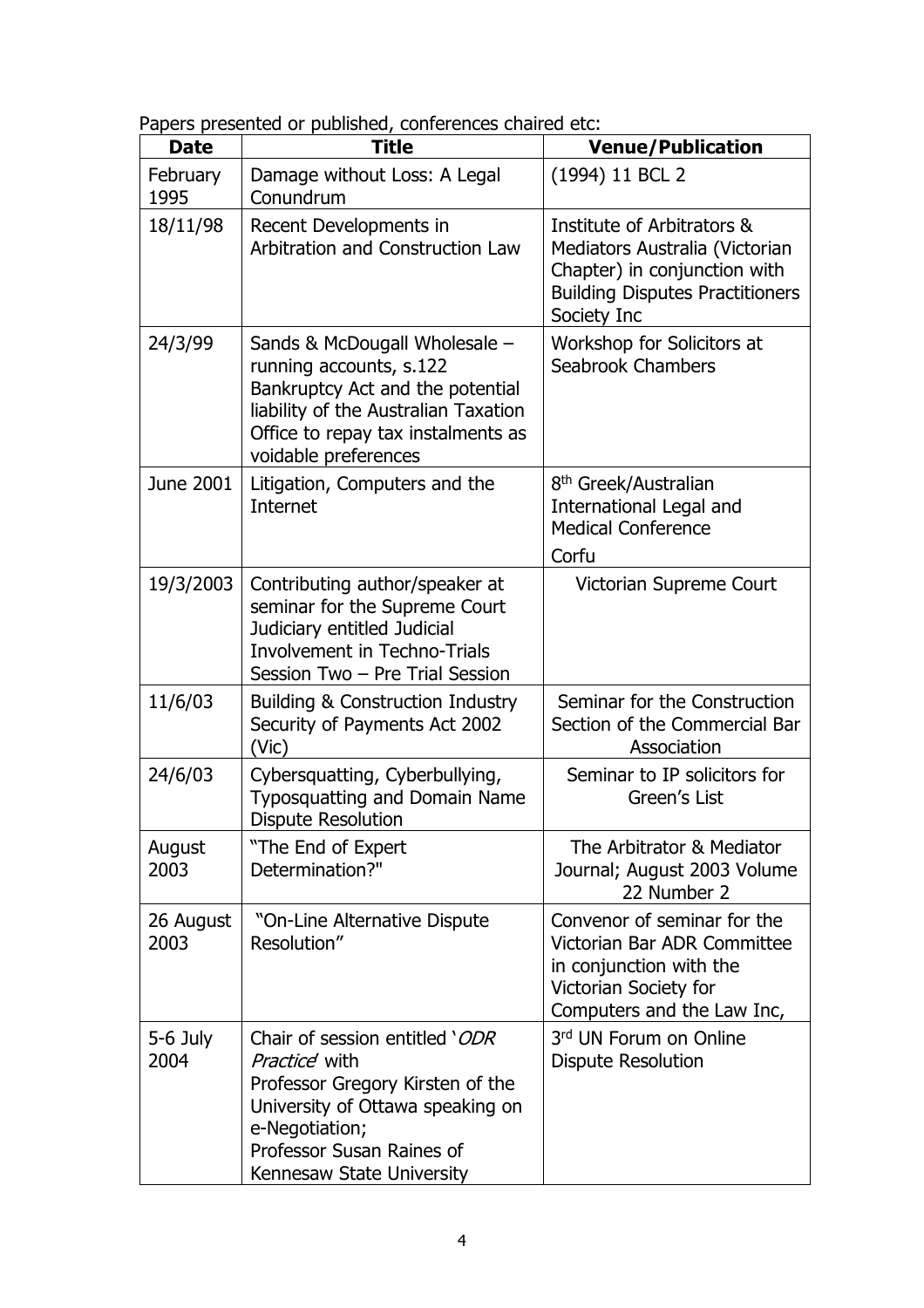| <b>Date</b>                   | <b>Title</b>                                                                                                                                                                                                                                                                                                                                                                                                                                                                                                                                                                          | <b>Venue/Publication</b>                                                                                                                                          |
|-------------------------------|---------------------------------------------------------------------------------------------------------------------------------------------------------------------------------------------------------------------------------------------------------------------------------------------------------------------------------------------------------------------------------------------------------------------------------------------------------------------------------------------------------------------------------------------------------------------------------------|-------------------------------------------------------------------------------------------------------------------------------------------------------------------|
|                               | speaking on Online Mediation<br>Practice; and<br>Philip Argy of Malleson Stephen<br>Jaques speaking on Online<br>Arbitration                                                                                                                                                                                                                                                                                                                                                                                                                                                          |                                                                                                                                                                   |
| $21 - 22$<br>October<br>2004  | Member of panel to speak on<br>'Awareness of Technology in<br>Court                                                                                                                                                                                                                                                                                                                                                                                                                                                                                                                   | Court Technology Conference<br>at the Sir Zelman Cowen<br>Centre jointly presented by<br>the Centre and the Australian<br>Institute of Judicial<br>Administration |
| $10 - 12$<br>November<br>2004 | Convenor and chair of session<br>entitled 'Dispute Resolution in the<br>Digital Age with<br>Melissa Conley Tyler speaking on<br>Online Dispute Resolution: A<br><b>Primer for Lawyers</b><br>Jaime Tan speaking on<br>Negotiating online: An empirical<br>examination of how<br>communication context makes a<br>difference<br>Elisabeth Wentworth speaking on<br>'Keeping the keyboard in<br>perspective - multi skilling for<br>dispute resolution lawyers in the<br>digital age<br>Professor John Zeleznikov<br>speaking on Intelligent decision<br>support for dispute resolution | Legal Technology Conference<br>convened by the Sir Zelman<br>Cowen Centre and the<br>Victorian Society for<br>Computers and the Law Inc                           |
| Feb 2006                      | Is a building contract specifically<br>enforceable and. if so, under what<br>circumstances?                                                                                                                                                                                                                                                                                                                                                                                                                                                                                           | (2007) 23 BCL 16 article<br>written with Andrew Laird                                                                                                             |
| 10 July<br>2008               | e-Trials and e-Tribulations: the<br>myths of electronic trials.                                                                                                                                                                                                                                                                                                                                                                                                                                                                                                                       | Keynote address at the Legal<br>Technology Conference at<br>Melbourne University Law<br>School                                                                    |
| 16 July<br>2008               | Slaying the Lernaean Hydra in<br>Victoria: A critical comparison of<br>the new Supreme Court Building<br>Cases Practice Direction No 1 of<br>2008 and the English Technology<br>and Construction Court practice<br>with particular reference to the<br>litigation between Multiplex and<br>Cleveland Bridge arising out of the                                                                                                                                                                                                                                                        | <b>Presentation for Building</b><br><b>Disputes Practitioners' Society</b><br>and article published in the<br><b>BDPS Newsletter Issue 32</b>                     |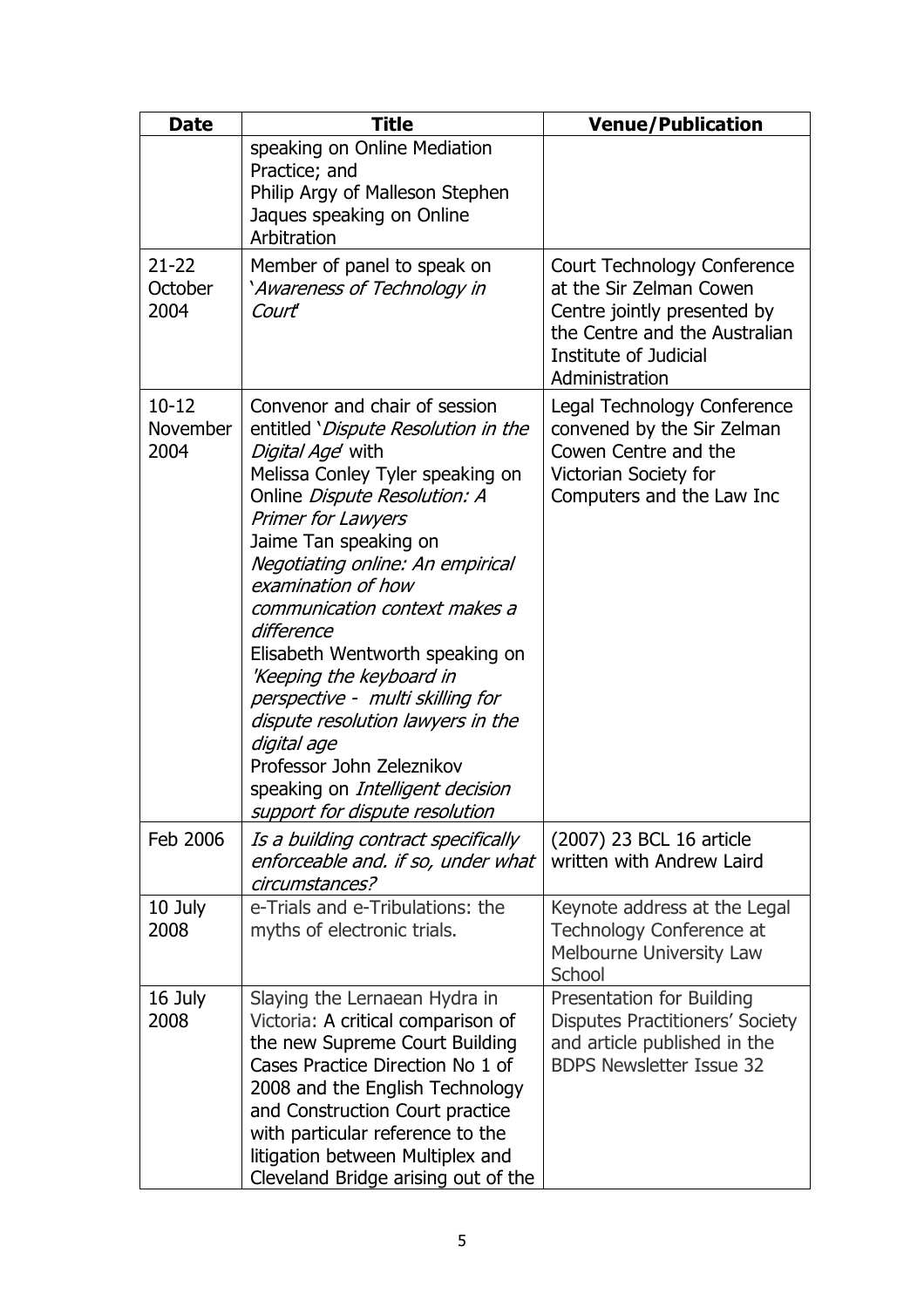| <b>Date</b>             | <b>Title</b>                                                                                                                                                                                                                                                                | <b>Venue/Publication</b>                                                                                                                                                 |
|-------------------------|-----------------------------------------------------------------------------------------------------------------------------------------------------------------------------------------------------------------------------------------------------------------------------|--------------------------------------------------------------------------------------------------------------------------------------------------------------------------|
|                         | construction of the new Wembley<br>Stadium.                                                                                                                                                                                                                                 |                                                                                                                                                                          |
| December<br>2008        | The Final Result: A discussion<br>paper on the final decision on the<br>merits and costs in the Multiplex<br>and Cleveland Bridge litigation in<br>the English Technology and<br>Construction Court arising out of<br>the construction of the new<br><b>Wembley Stadium</b> | Article published in the BDPS<br>Newsletter Issue 33 and in<br>the Quarterly Newsletter of<br><b>Building Disputes Tribunal</b><br>(NZ) Ltd - Issue No 1 - March<br>2009 |
| 30 May<br>2009          | It Takes Two to Tango: Judicial<br><b>Encouragement of ADR</b>                                                                                                                                                                                                              | Paper presented to the IAMA<br>2009 Annual conference and<br>published in The Arbitrator &<br>Mediator (2009) 28 (1) 71                                                  |
| Oct 2009                | Proportionate Liability in<br>Arbitrations in Australia?                                                                                                                                                                                                                    | (2009) BCL 298                                                                                                                                                           |
| Sept 2009               | Costs, Judicial Discretion and<br>the encouragement of ADR in<br>Hong Kong                                                                                                                                                                                                  | Asian Dispute Review (2009<br>Asian DR 104                                                                                                                               |
| 18 June<br>2010         | The choice of dispute resolution<br>and its implications for<br>proportionate liability claims                                                                                                                                                                              | Paper presented at the<br>Society of Construction Law of<br>Australia Conference in Perth                                                                                |
| Oct 2010                | The unsuccessful tenderer $-$ legal<br>rights and remedies                                                                                                                                                                                                                  | (2010) 26 BCL 324                                                                                                                                                        |
| March-<br>May 2011      | Proportionate Liability: The<br>Australian Experience.                                                                                                                                                                                                                      | A series of three articles for<br>Buildlaw, the NZ Building<br>Disputes Tribunal journal,<br>Issues 9-11                                                                 |
| 18 March<br>2011        | Overcoming Uncertainties in<br>Proportionate Liability                                                                                                                                                                                                                      | Lecture to Lexis-Nexis<br>conference, Stamford Hotel,<br>Melbourne                                                                                                       |
| 30 March<br>2011        | Refining your mediation skills for<br>resolving commercial disputes                                                                                                                                                                                                         | Legalwise Seminar, RACV<br>Club Melbourne                                                                                                                                |
| 6 August<br>2011        | <b>Expert Evidence in Complex</b><br>Construction Disputes - The<br>Australian Approach                                                                                                                                                                                     | Paper presented at the<br>Society of Construction Law of<br>Australia Annual Conference<br>in Brisbane                                                                   |
| <b>December</b><br>2011 | Conflicts in construction law $-$<br>acting for insurer and insured                                                                                                                                                                                                         | <b>Construction Law</b><br>International: Vol 6 Issue 4<br>p.7                                                                                                           |
| December<br>2012        | Must a payment claim be made in<br>good faith? (written with Luke<br>Stanistreet)                                                                                                                                                                                           | (2012) 28 BCL 388                                                                                                                                                        |